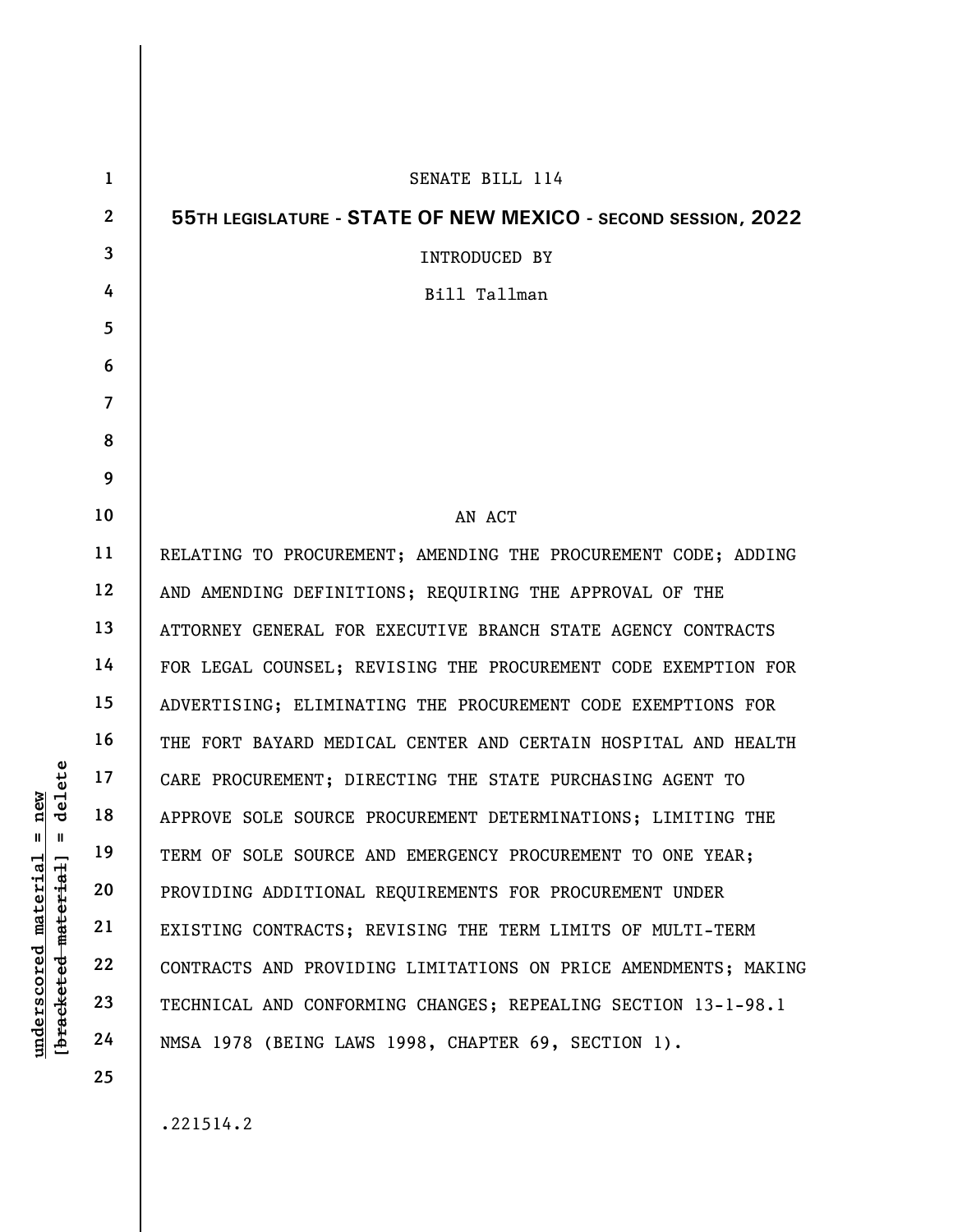under of the fame of the fame of the fame of the fame of the fame of the fame of the fame of the fame of the fame of the fame of the separation of the departured the departured the facil constructed the facil medical cente 1 2 3 4 5 6 7 8 9 10 11 12 13 14 15 16 17 18 19 20 21 22 BE IT ENACTED BY THE LEGISLATURE OF THE STATE OF NEW MEXICO: SECTION 1. Section 9-7-6.5 NMSA 1978 (being Laws 2005, Chapter 317, Section 1, as amended) is amended to read: BAYARD MEDICAL CENTER.- or rule, the secretary may do one or more of the following: (1) enter into an agreement, including an agreement with an independent contractor, to operate Fort center in Grant county; in the name of the facilities management division of the general services department; or (3) enter into an agreement with Grant county under which the department may construct or cause to be constructed the facility that will replace the Fort Bayard medical center.

[B. The provisions of the Procurement Code shall not apply to the procurement, by either the department or Grant county or both, of tangible personal property, services or

 $- 2 -$ 

.221514.2

23

24

25

"9-7-6.5. AGREEMENTS FOR A REPLACEMENT FACILITY FOR FORT

A. Notwithstanding any other provision of state law

Bayard medical center or a replacement for Fort Bayard medical

(2) acquire by purchase, lease, construction, lease purchase or other financing arrangement a facility to be located in Grant county to replace Fort Bayard medical center; provided that, if the acquisition results in the transfer of the title to the facility, the title to the facility shall be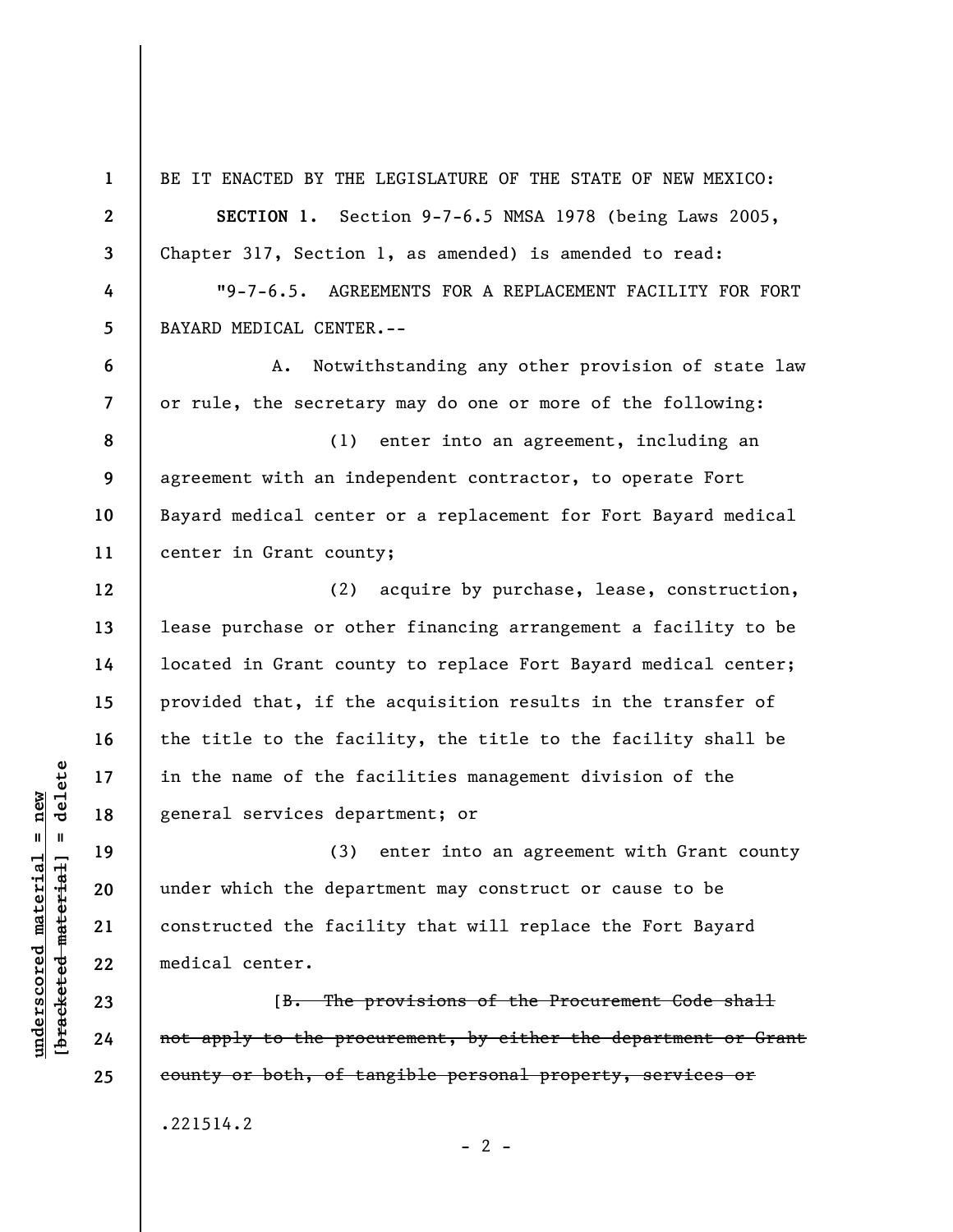construction deemed necessary by the department to effectuate the provisions of this section. However, agreements related to the acquisition of the facility to replace Fort Bayard medical center shall be subject to the provisions of state law regulating the acquisition and disposal of real property by governmental entities.

7 8 9 10 11 12 13 14 15 16 17  $\left\{ \cdot \right\}$  B. An operating agreement entered into pursuant to this section shall include provisions for the continued employment of all current and future Fort Bayard medical center employees, excluding management employees of the contractor, as state employees, entitled and subject to all the rights and responsibilities of state employees. Under the terms of the agreement and the overall direction of the department, the independent contractor shall provide management and supervision to state employees at Fort Bayard medical center, including the provision of work assignments, evaluations and promotional and disciplinary actions.

underscored material = new [bracketed material] = delete  $[\frac{D-1}{2}]$  C. Pursuant to Section 15-3-35 NMSA 1978, the legislature ratifies and approves a lease-purchase agreement, in a form approved by the state board of finance, between the department, as lessee-purchaser, and Grant county, as lessor-seller, for the facility that will replace the Fort Bayard medical center; provided that, upon transfer of title, title to the facility shall be in the name of the facilities management division of the general services department."

 $-3 -$ 

.221514.2

18

19

20

21

22

23

24

25

1

2

3

4

5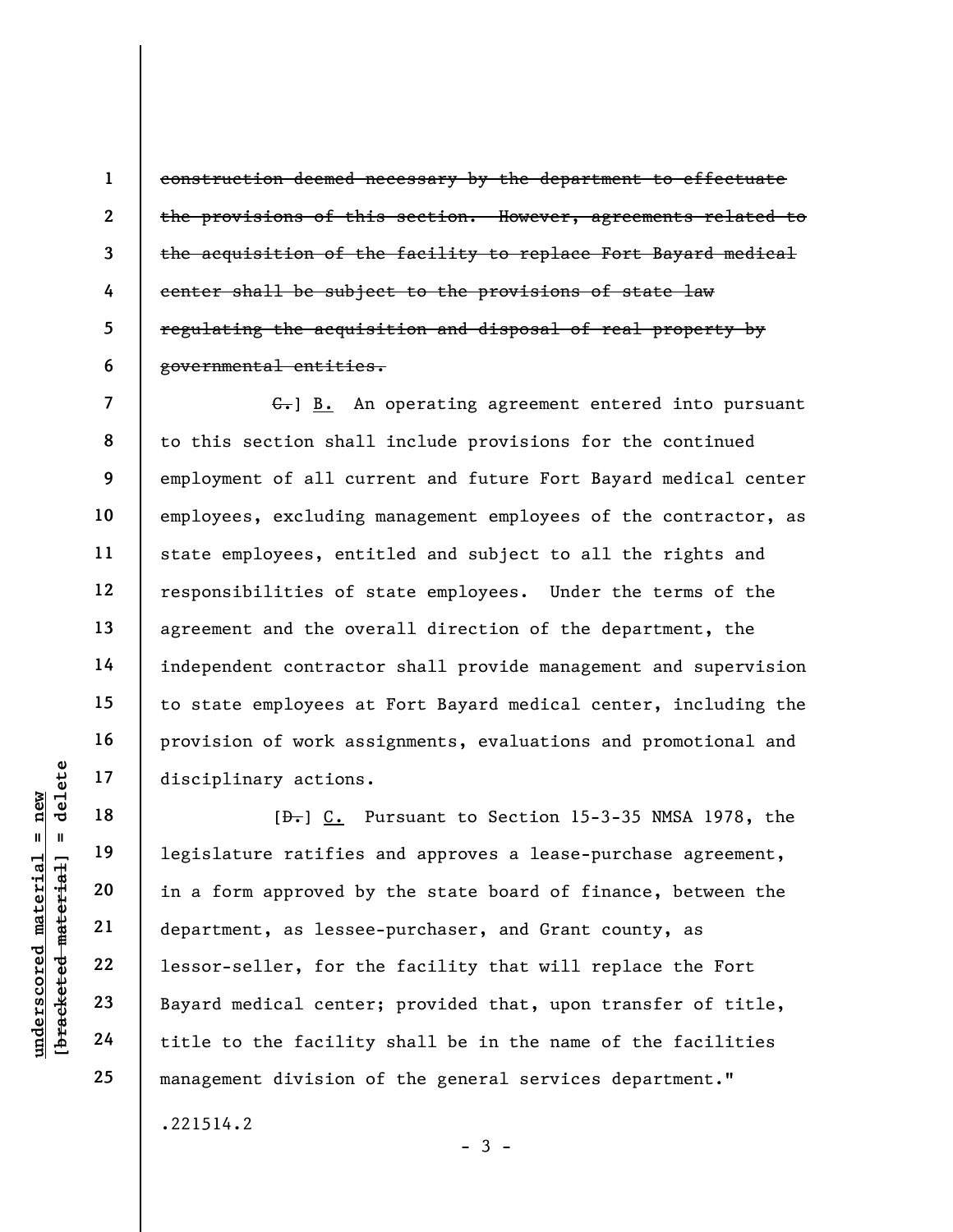1 2 SECTION 2. A new section of the Procurement Code is enacted to read:

"[NEW MATERIAL] DEFINITION--ADVERTISING.--"Advertising" means the promotion of a product or service through paid media and does not include marketing."

7 SECTION 3. A new section of the Procurement Code is enacted to read:

8 9 10 11 12 "[NEW MATERIAL] DEFINITION--MARKETING.--"Marketing" means the process of identifying public needs or desires and determining how best to meet those needs or desires, including any element of the process, such as creation, research, design, planning or data mining."

SECTION 4. A new section of the Procurement Code is enacted to read:

"[NEW MATERIAL] PROCUREMENT OF LEGAL COUNSEL--ATTORNEY GENERAL APPROVAL REQUIRED.--An executive branch state agency shall not award a contract for legal services to an attorney or law firm without the approval of the attorney general."

SECTION 5. Section 13-1-38.1 NMSA 1978 (being Laws 2013, Chapter 70, Section 1) is amended to read:

understand material material material enterprise of the section of the section of the section of the section of the section of the section of the section of the section of the section of the section of the section of the s "13-1-38.1. DEFINITION--CHIEF PROCUREMENT OFFICER.-- "Chief procurement officer" or "procurement officer" means that person within a state [agency's] agency or local public [body's central purchasing office] body who is responsible for the control of procurement of items of tangible personal property, .221514.2

 $- 4 -$ 

3

4

5

6

13

14

15

16

17

18

19

20

21

22

23

24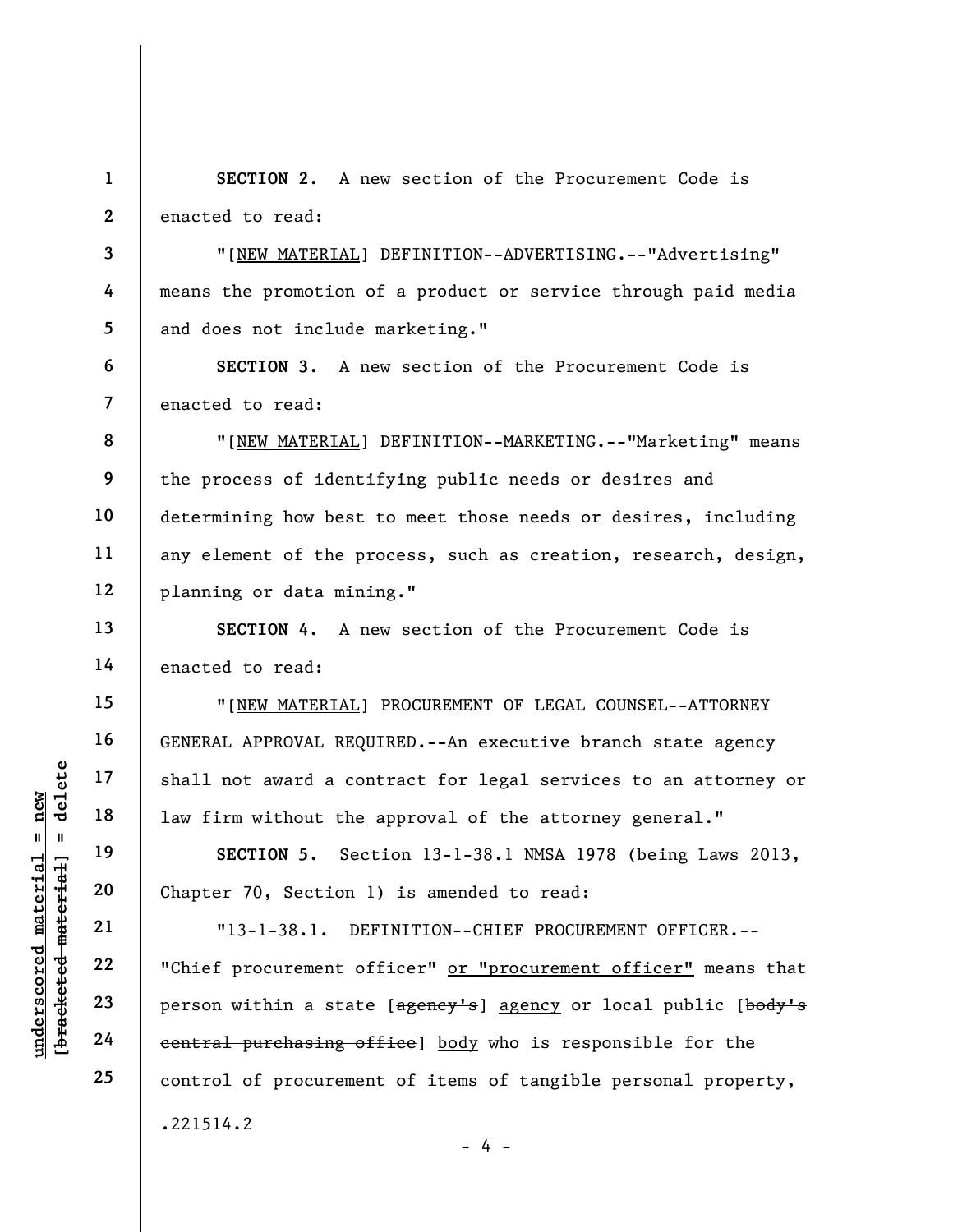services or construction. "Chief procurement officer" includes the state purchasing agent."

SECTION 6. Section 13-1-95.2 NMSA 1978 (being Laws 2013, Chapter 70, Section 3) is amended to read:

"13-1-95.2. CHIEF PROCUREMENT OFFICERS--REPORTING AND REGISTRATION REQUIREMENT--TRAINING--CERTIFICATION.--

A. [On or before January 1 of each year beginning in 2014, and every time] When a chief procurement officer is hired, [each] a state agency and local public body shall provide to the state purchasing agent the name of the state agency's or local public body's chief procurement officer and information identifying the state agency's or local public body's central purchasing office, if applicable, and shall register the chief procurement officer on the website of the purchasing division of the general services department and update the registration information as needed.

understand material material of the names of the correct of the state purchasing agent and all the state purchasing agent of the state purchasing agent and the state purchasing agent of the state purchasing agent of the st B. The state purchasing agent shall maintain a list of the names of the chief procurement officers reported to the state purchasing agent by state agencies and local public bodies. The state purchasing agent shall make the list of chief procurement officers available to the public through the [web site] website of the purchasing division of the general services department and in any other appropriate form.

C. The state purchasing agent shall annually review the list of chief procurement officers and notify the state .221514.2  $- 5 -$ 

1

2

3

4

5

6

7

8

9

10

11

12

13

14

15

16

17

18

19

20

21

22

23

24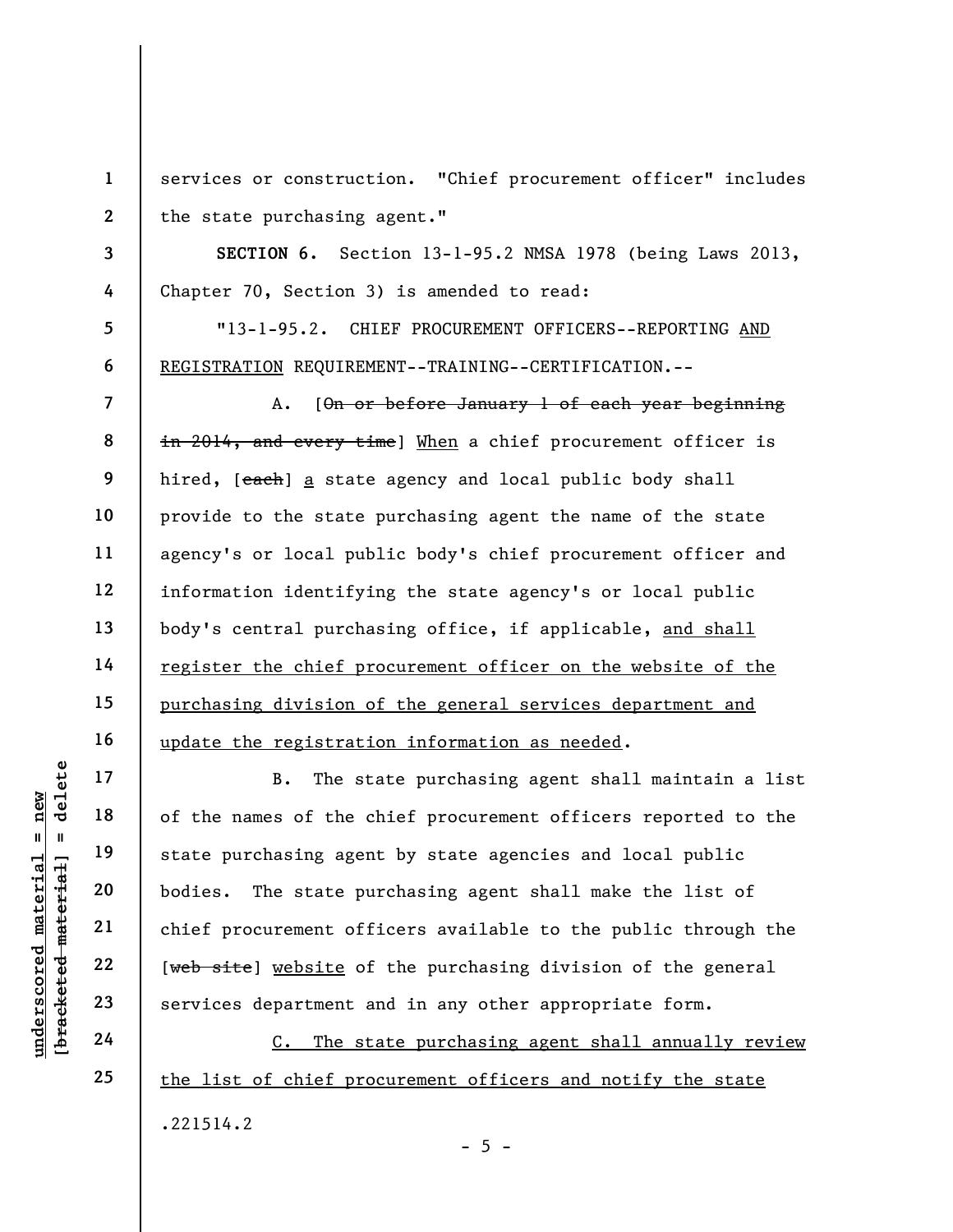under 17<br>
and 18<br>
under 18<br>
under 19<br>
20<br>
under 19<br>
21<br>
22<br>
under 22<br>
23<br>
24<br>
determinations regard<br>
determinations regard<br>
determinations regard<br>
24<br>
determinations regard 1 2 3 4 5 6 7 8 9 10 11 12 13 14 15 16 17 18 19 20 21 22 23 24 25 agencies and local public bodies that do not have a chief procurement officer on the list or are otherwise out of compliance with Subsection A of this section. D. The state purchasing agent shall annually report to the office of the state auditor procurements made by state agencies and local public bodies without a chief procurement officer.  $[G<sub>1</sub>]$  E. The state purchasing agent shall offer a certification training program for chief procurement officers each year. [D. On or before January 1, 2015, the state purchasing agent shall establish a] F. The certification program for chief procurement officers [that includes] shall include an initial certification and recertification every two years for all chief procurement officers. In order to be recertified, a chief procurement officer shall pass a recertification examination approved by the secretary of general services. [E. On and after July 1, 2015] G. Only certified chief procurement officers may do the following, except that persons using procurement cards may continue to issue purchase orders and authorize small purchases: (1) make determinations, including determinations regarding exemptions, pursuant to the Procurement Code; .221514.2

 $- 6 -$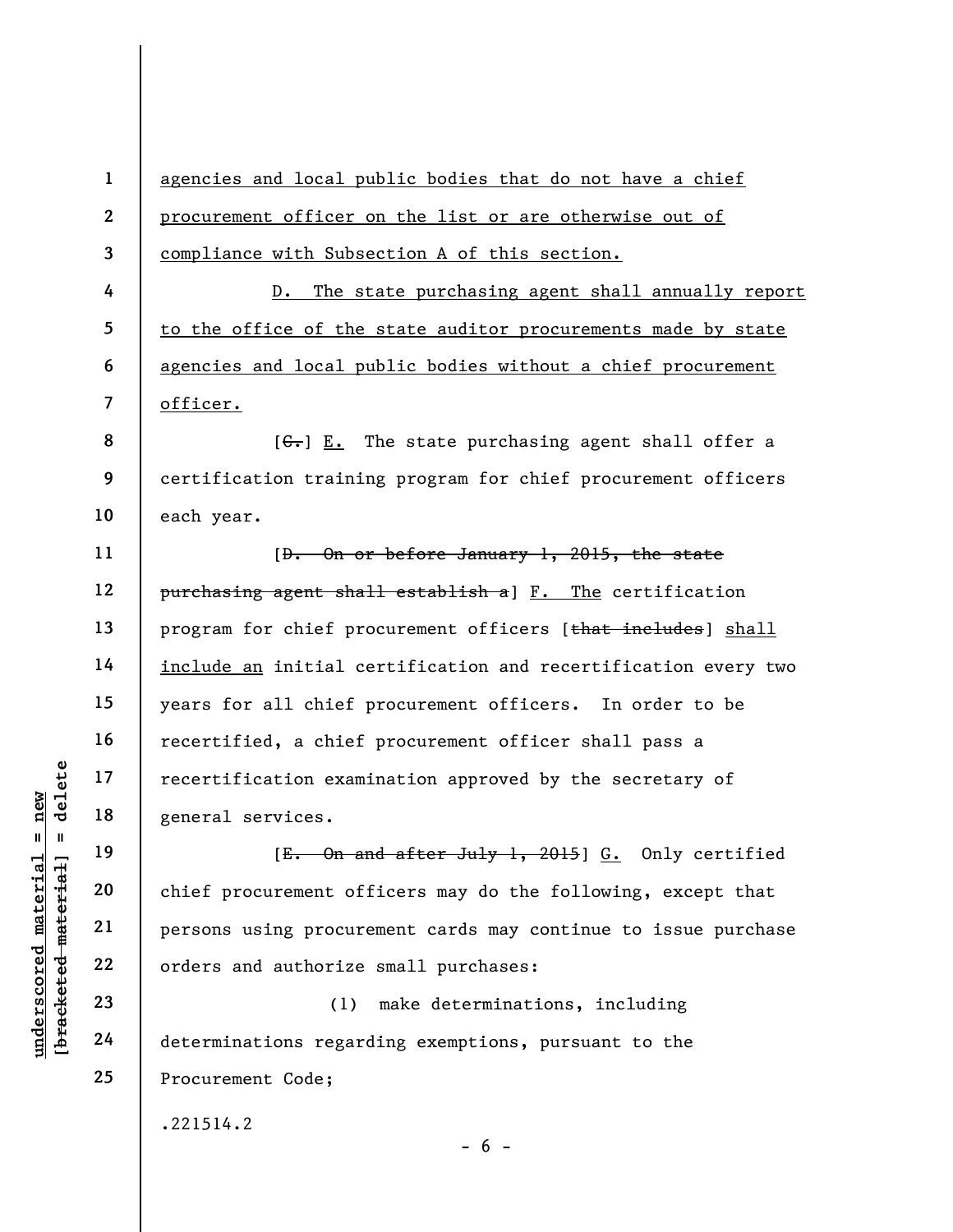|                                | $\mathbf{1}$   | issue purchase orders and authorize small<br>(2)               |
|--------------------------------|----------------|----------------------------------------------------------------|
|                                | $\mathbf{2}$   | purchases pursuant to the Procurement Code; and                |
|                                | 3              | approve procurement pursuant to the<br>(3)                     |
|                                | 4              | Procurement Code."                                             |
|                                | 5              | SECTION 7. Section 13-1-98 NMSA 1978 (being Laws 1984,         |
|                                | 6              | Chapter 65, Section 71, as amended by Laws 2019, Chapter 48,   |
|                                | $\overline{7}$ | Section 13 and by Laws 2019, Chapter 63, Section 1) is amended |
|                                | 8              | to read:                                                       |
|                                | 9              | $"13-1-98.$<br>EXEMPTIONS FROM THE PROCUREMENT CODE. -- The    |
|                                | 10             | provisions of the Procurement Code shall not apply to:         |
|                                | 11             | procurement of items of tangible personal<br>Α.                |
|                                | 12             | property or services by a state agency or a local public body  |
|                                | 13             | from a state agency, a local public body or external           |
|                                | 14             | procurement unit except as otherwise provided in Sections      |
|                                | 15             | 13-1-135 through 13-1-137 NMSA 1978;                           |
|                                | 16             | procurement of tangible personal property or<br><b>B.</b>      |
| delete                         | 17             | services for the governor's mansion and grounds;               |
| nev                            | 18             | C. printing and duplicating contracts involving                |
| $\mathbf{II}^-$<br>- II        | 19             | materials that are required to be filed in connection with     |
| material<br>bracketed material | 20             | proceedings before administrative agencies or state or federal |
|                                | 21             | courts;                                                        |
| underscored                    | 22             | purchases of publicly provided or publicly<br>D.               |
|                                | 23             | regulated gas, electricity, water, sewer and refuse collection |
|                                | 24             | services;                                                      |
|                                | 25             | purchases of books, periodicals and training<br>Ε.             |
|                                |                | .221514.2<br>- 7 -                                             |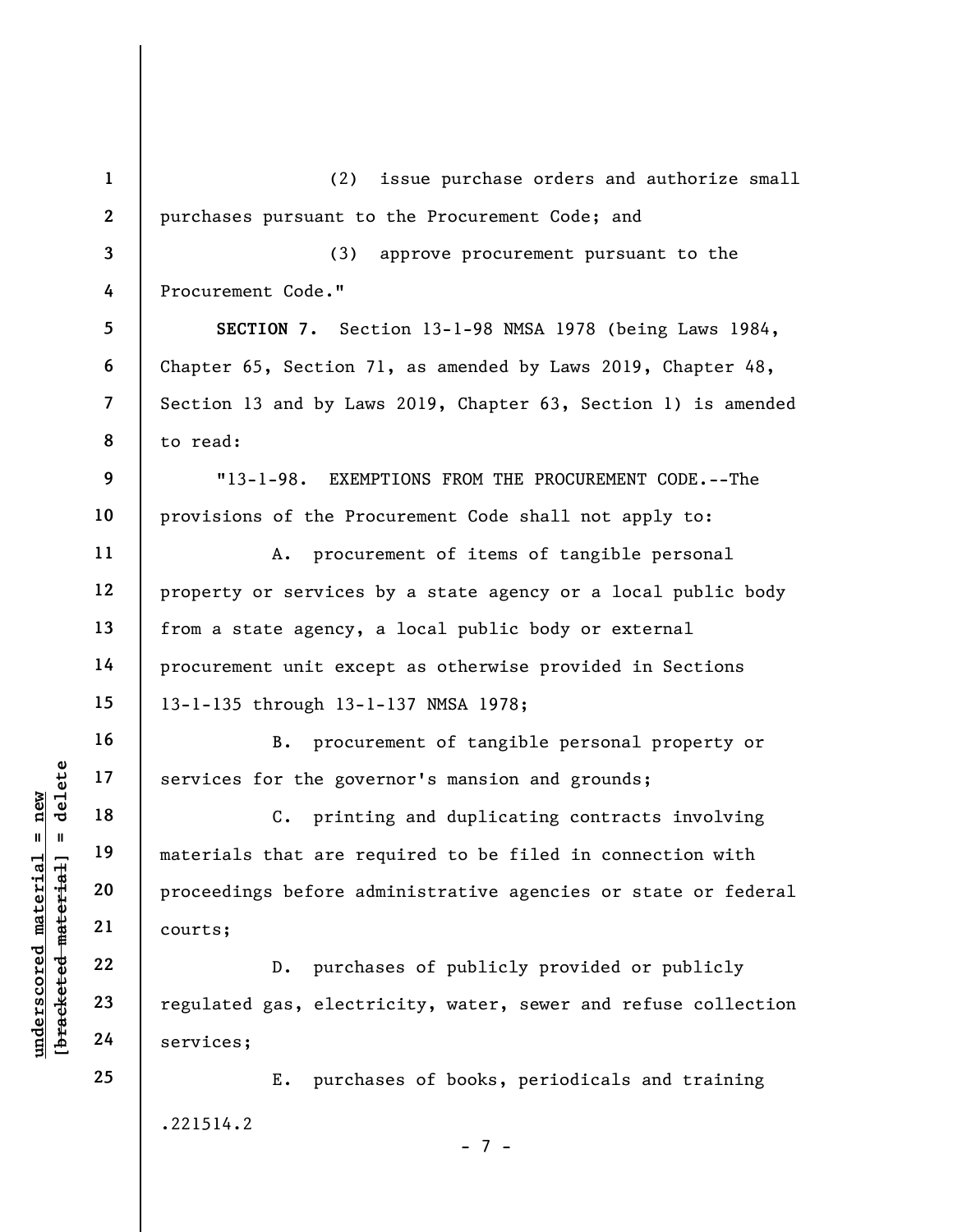1 2 3 4 materials in printed or electronic format from the publishers or copyright holders thereof and purchases of print, digital or electronic format library materials by public, school and state libraries for access by the public;

5 6 F. travel or shipping by common carrier or by private conveyance or to meals and lodging;

G. purchase of livestock at auction rings or to the procurement of animals to be used for research and experimentation or exhibit;

10 11 H. contracts with businesses for public school transportation services;

I. procurement of tangible personal property or services, as defined by Sections 13-1-87 and 13-1-93 NMSA 1978, by the corrections industries division of the corrections department pursuant to rules adopted by the corrections industries commission, which shall be reviewed by the purchasing division of the general services department prior to adoption;

underscored material = new [bracketed material] = delete J. purchases not exceeding ten thousand dollars (\$10,000) consisting of magazine subscriptions, web-based or electronic subscriptions, conference registration fees and other similar purchases where prepayments are required;

K. municipalities having adopted home rule charters and having enacted their own purchasing ordinances;

.221514.2

7

8

9

12

13

14

15

16

17

18

19

20

21

22

23

24

25

- 8 -

L. the issuance, sale and delivery of public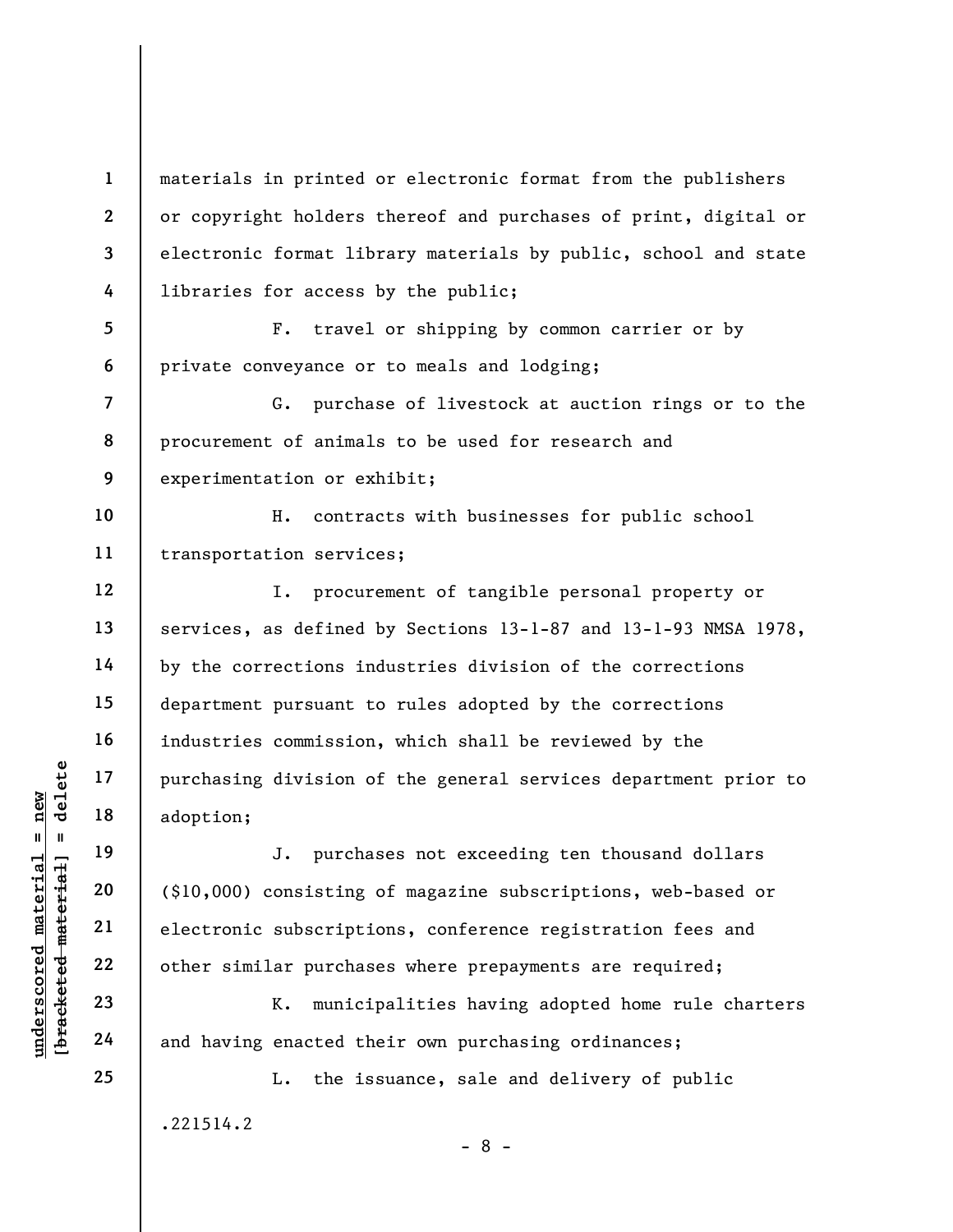1 2 3 securities pursuant to the applicable authorizing statute, with the exception of bond attorneys and general financial consultants;

M. contracts entered into by a local public body with a private independent contractor for the operation, or provision and operation, of a jail pursuant to Sections 33-3-26 and 33-3-27 NMSA 1978;

8 9 10 11 12 13 N. contracts for maintenance of grounds and facilities at highway rest stops and other employment opportunities, excluding those intended for the direct care and support of persons with handicaps, entered into by state agencies with private, nonprofit, independent contractors who provide services to persons with handicaps;

O. contracts and expenditures for services or items of tangible personal property to be paid or compensated by money or other property transferred to New Mexico law enforcement agencies by the United States department of justice drug enforcement administration;

P. contracts for retirement and other benefits pursuant to Sections 22-11-47 through 22-11-52 NMSA 1978;

Q. contracts with professional entertainers;

understand material external states<br>
and the state of the set of the set of the set of the set of the set of the set of the set of the set of the set of the set of the set of the set of the set of the set of the set of the R. contracts and expenditures for legal subscription and research services and litigation expenses in connection with proceedings before administrative agencies or state or federal courts, including experts, mediators, court

 $-9 -$ 

.221514.2

4

5

6

7

14

15

16

17

18

19

20

21

22

23

24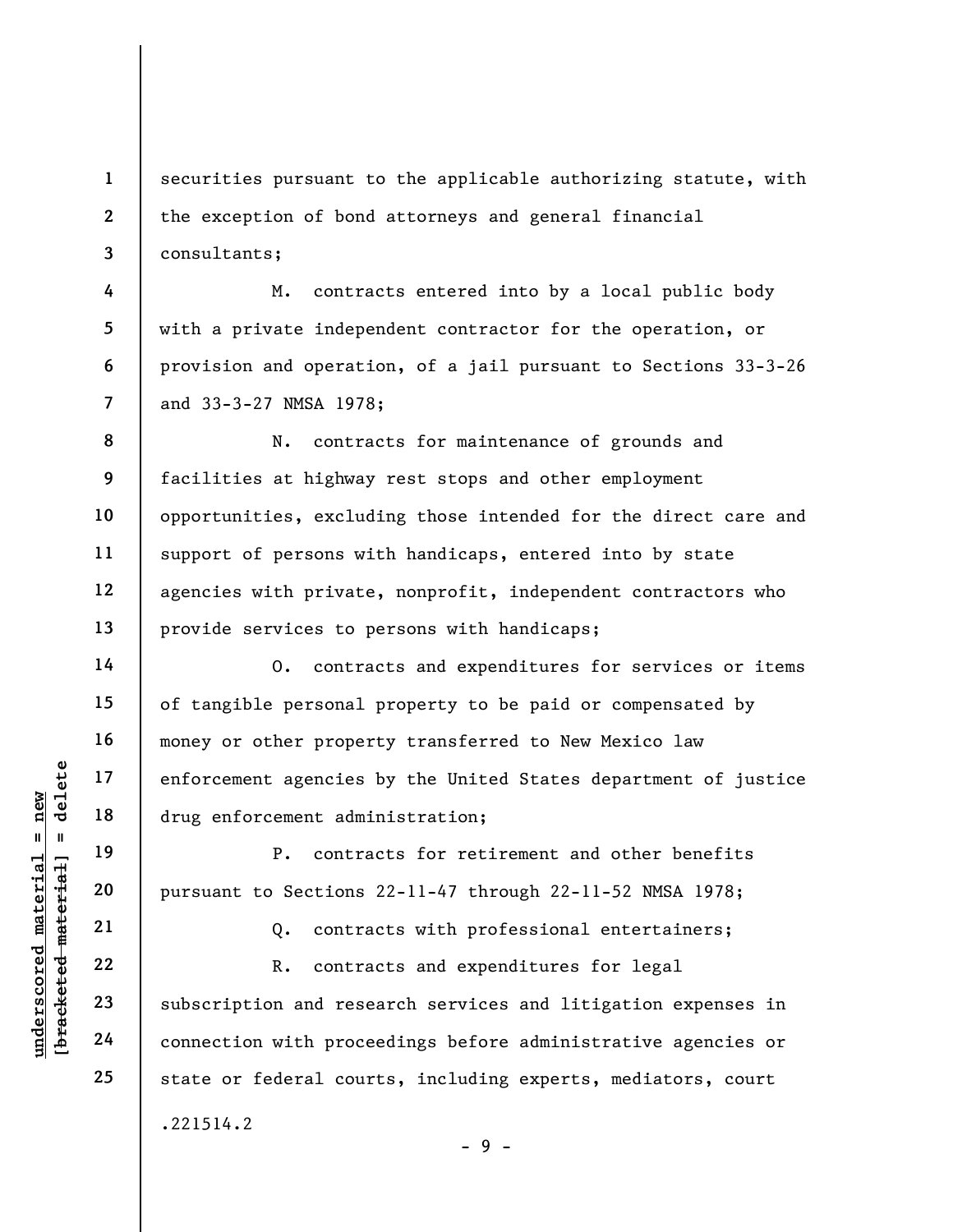1 2 reporters, process servers and witness fees, but not including attorney contracts;

3 4 5 6 7 8 S. contracts for service relating to the design, engineering, financing, construction and acquisition of public improvements undertaken in improvement districts pursuant to Subsection L of Section 3-33-14.1 NMSA 1978 and in county improvement districts pursuant to Subsection L of Section 4-55A-12.1 NMSA 1978;

9 10 T. works of art for museums or for display in public buildings or places;

U. contracts entered into by a local public body with a person, firm, organization, corporation or association or a state educational institution named in Article 12, Section 11 of the constitution of New Mexico for the operation and maintenance of a hospital pursuant to Chapter 3, Article 44 NMSA 1978, lease or operation of a county hospital pursuant to the Hospital Funding Act or operation and maintenance of a hospital pursuant to the Special Hospital District Act;

underscored material = new [bracketed material] = delete V. purchases not exceeding ten thousand dollars  $(10,000)$  of advertising in  $[**a**11]$  any media, including radio, television, print and electronic. The Procurement Code shall apply to marketing;

W. purchases of promotional goods intended for resale by the tourism department;

X. procurement of printing, publishing and .221514.2

 $- 10 -$ 

24 25

11

12

13

14

15

16

17

18

19

20

21

22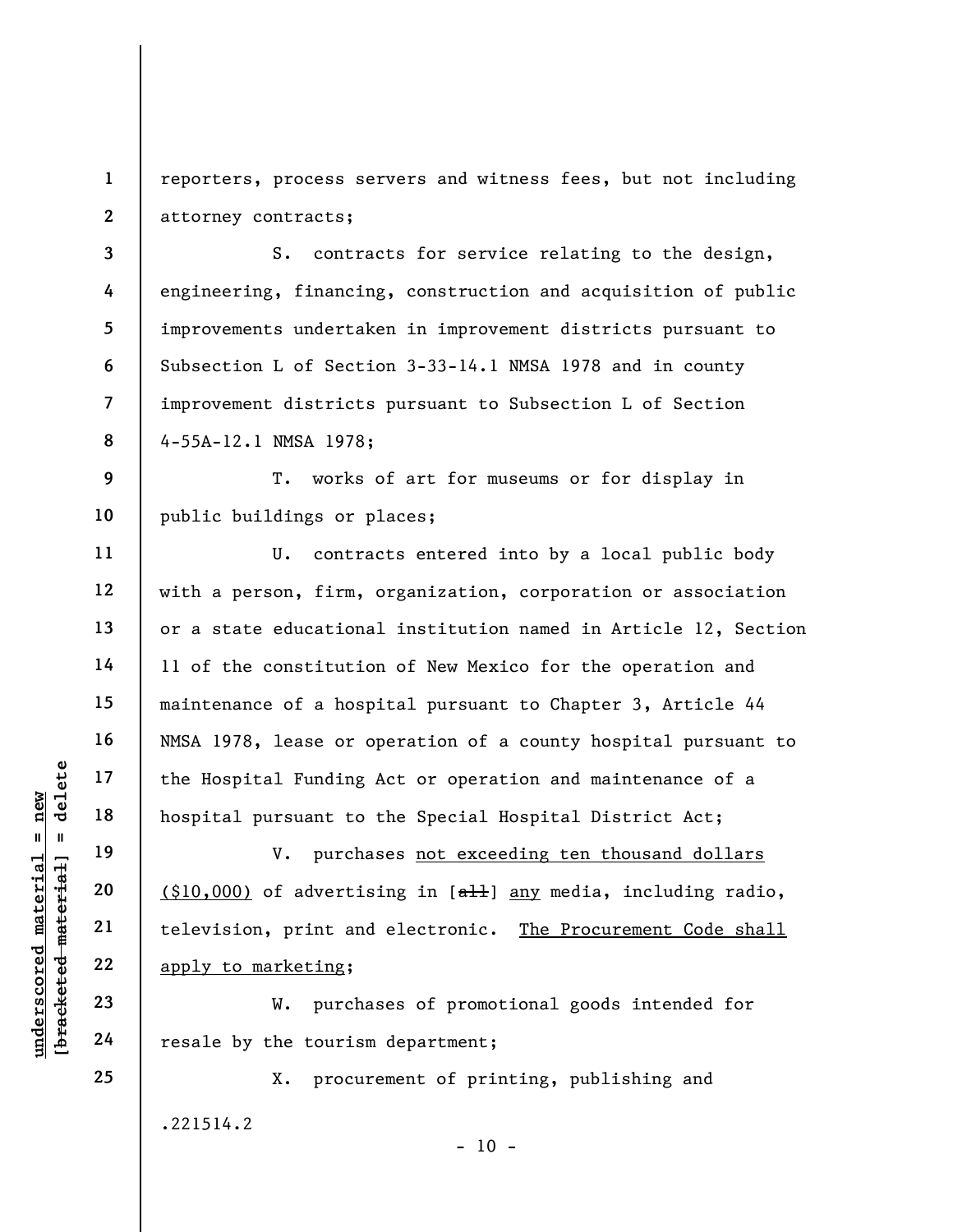1 2 distribution services for materials produced and intended for resale by the cultural affairs department;

3 4 5 6 7 8 9 10 11 12 Y. procurement by or through the public education department from the federal department of education relating to parent training and information centers designed to increase parent participation, projects and initiatives designed to improve outcomes for students with disabilities and other projects and initiatives relating to the administration of improvement strategy programs pursuant to the federal Individuals with Disabilities Education Act; provided that the exemption applies only to procurement of services not to exceed two hundred thousand dollars (\$200,000);

Z. procurement of services from community rehabilitation programs or qualified individuals pursuant to the State Use Act;

AA. purchases of products or services for eligible persons with disabilities pursuant to the federal Rehabilitation Act of 1973;

under 17<br>
= 18<br>
= 18<br>
= 19<br>
= 19<br>
= 19<br>
= 19<br>
= 19<br>
= 19<br>
= 19<br>
= 19<br>
= 19<br>
= 19<br>
= 19<br>
= 19<br>
= 19<br>
= 19<br>
= 19<br>
= 19<br>
= 19<br>
= 19<br>
= 19<br>
= 19<br>
= 19<br>
= 19<br>
= 19<br>
= 19<br>
= 19<br>
= 19<br>
= 19<br>
= 19<br>
= 19<br>
= 19<br>
= 19<br>
= 19<br>
= 19<br>
= [BB. procurement, by either the department of health or Grant county or both, of tangible personal property, services or construction that are exempt from the Procurement Code pursuant to Section 9-7-6.5 NMSA 1978;

 $\epsilon$ . BB. contracts for investment advisory services, investment management services or other investmentrelated services entered into by the educational retirement

- 11 -

.221514.2

13

14

15

16

17

18

19

20

21

22

23

24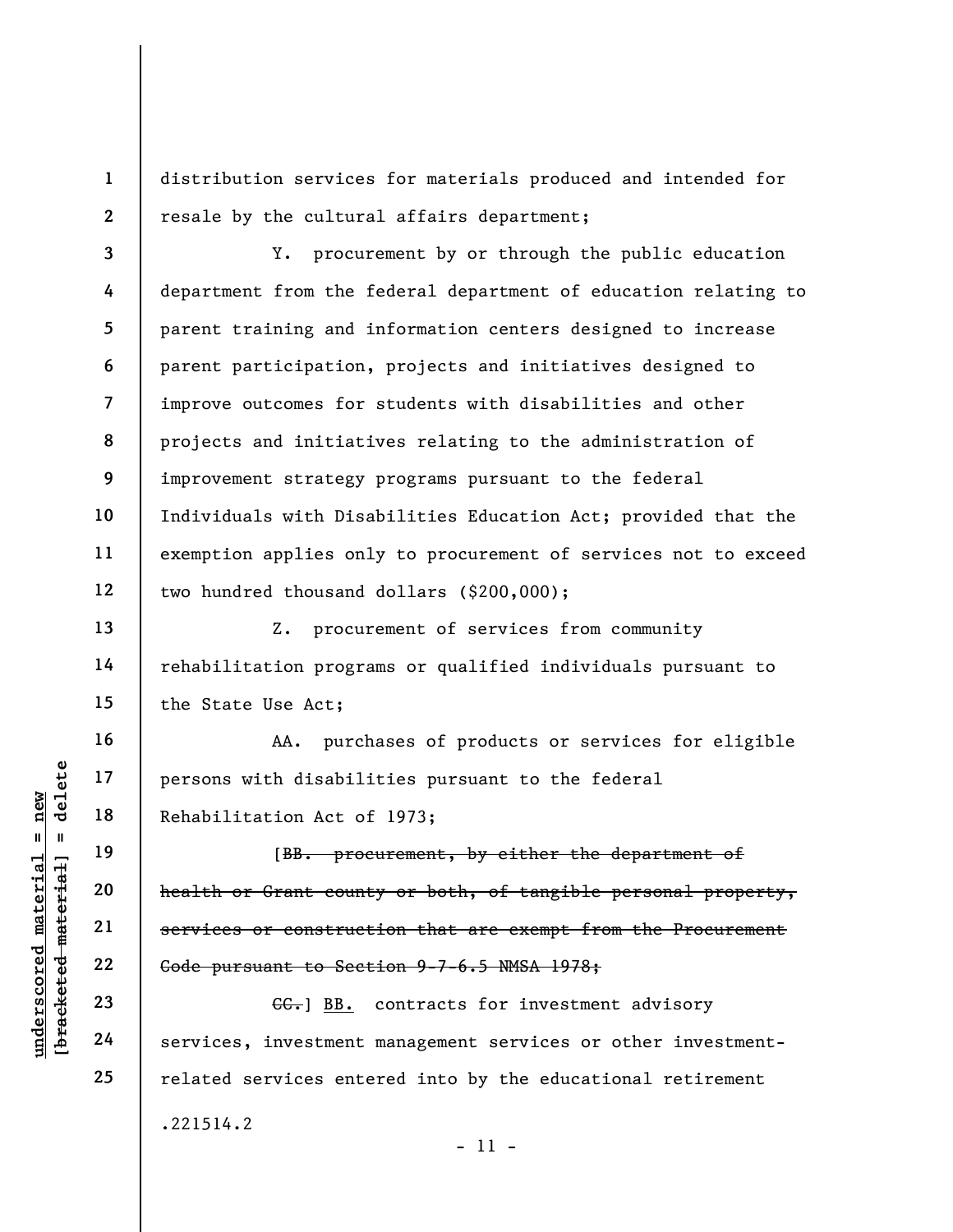board, the state investment officer or the retirement board created pursuant to the Public Employees Retirement Act;

 $[DD-]$  CC. the purchase for resale by the state fair commission of feed and other items necessary for the upkeep of livestock;

[EE.] DD. contracts entered into by the crime victims reparation commission to distribute federal grants to assist victims of crime, including grants from the federal Victims of Crime Act of 1984 and the federal Violence Against Women Act of 1994;

[FF.] EE. procurement by or through the early childhood education and care department of early prekindergarten and pre-kindergarten services purchased pursuant to the Pre-Kindergarten Act;

[GG.] FF. procurement of services of commissioned advertising sales representatives for New Mexico magazine; and

[ $HH.$ ] GG. procurements exempt from the Procurement Code as otherwise provided by law."

SECTION 8. Section 13-1-126 NMSA 1978 (being Laws 1984, Chapter 65, Section 99, as amended) is amended to read:

"13-1-126. SOLE SOURCE PROCUREMENT--CONDITIONS.--

UN EXECTION 8. Sec.<br>
20<br>
19<br>
19<br>
19<br>
20<br>
21<br>
22<br>
23<br>
24<br>
25<br>
24<br>
20<br>
24<br>
25<br>
29<br>
24<br>
20<br>
24<br>
20<br>
24<br>
20<br>
24<br>
20<br>
24<br>
20<br>
24<br>
20<br>
24<br>
20<br>
24<br>
24<br>
20<br>
24<br>
24<br>
20<br>
24<br>
20<br>
24<br>
24<br>
20<br>
24<br>
20<br>
24<br>
20<br>
24<br>
20<br>
24<br>
20<br>
20<br>
24<br>
2 A. A contract may be awarded without competitive sealed bids or competitive sealed proposals regardless of the estimated cost when the state purchasing agent or a central purchasing office determines, in writing, that:

 $- 12 -$ 

.221514.2

1

2

3

4

5

6

7

8

9

10

11

12

13

14

15

16

17

18

19

20

21

22

23

24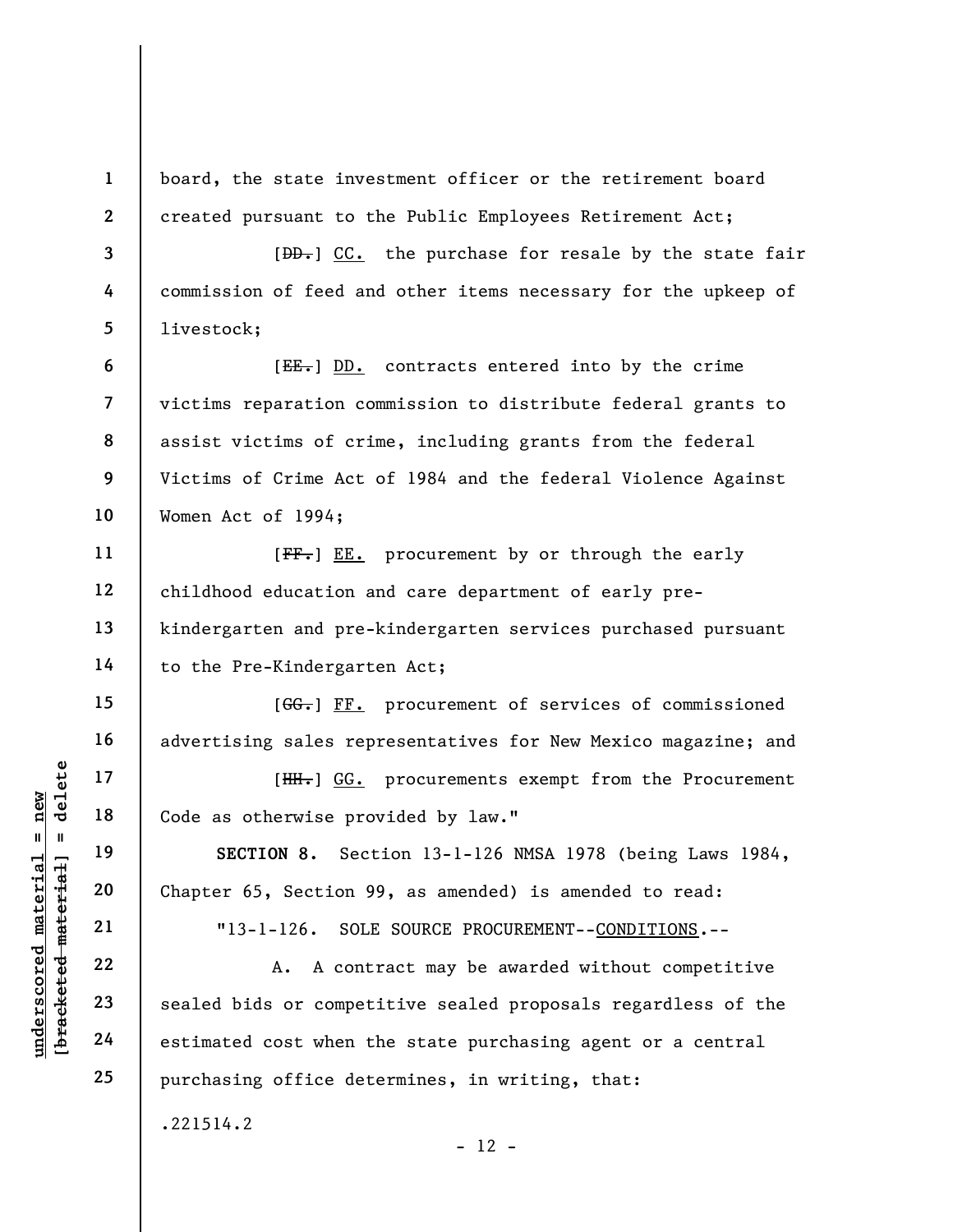underscored material = new [bracketed material] = delete 1 2 3 4 5 6 7 8 9 10 11 12 13 14 15 16 17 18 19 20 21 22 23 24 (1) there is only one source for the required service, construction or item of tangible personal property; (2) the service, construction or item of tangible personal property is unique and this uniqueness is substantially related to the intended purpose of the contract; and (3) other similar services, construction or items of tangible personal property cannot meet the intended purpose of the contract. B. The state purchasing agent or a central purchasing office shall use due diligence in determining the basis for the sole source procurement, including reviewing available sources and consulting the using agency, and shall include its written determination in the procurement file. C. Before an executive branch state agency or local public body awards a sole source contract and before services are performed or items of tangible personal property are provided pursuant to a sole source contract, the executive branch state agency or local public body shall provide its written determination to the state purchasing agent. The state purchasing agent shall review the written determination and, if the conditions of Subsection A of this section are met, approve the sole source procurement.  $[G<sub>r</sub>]$  D. The state purchasing agent or a central

purchasing office shall conduct negotiations, as appropriate, .221514.2  $- 13 -$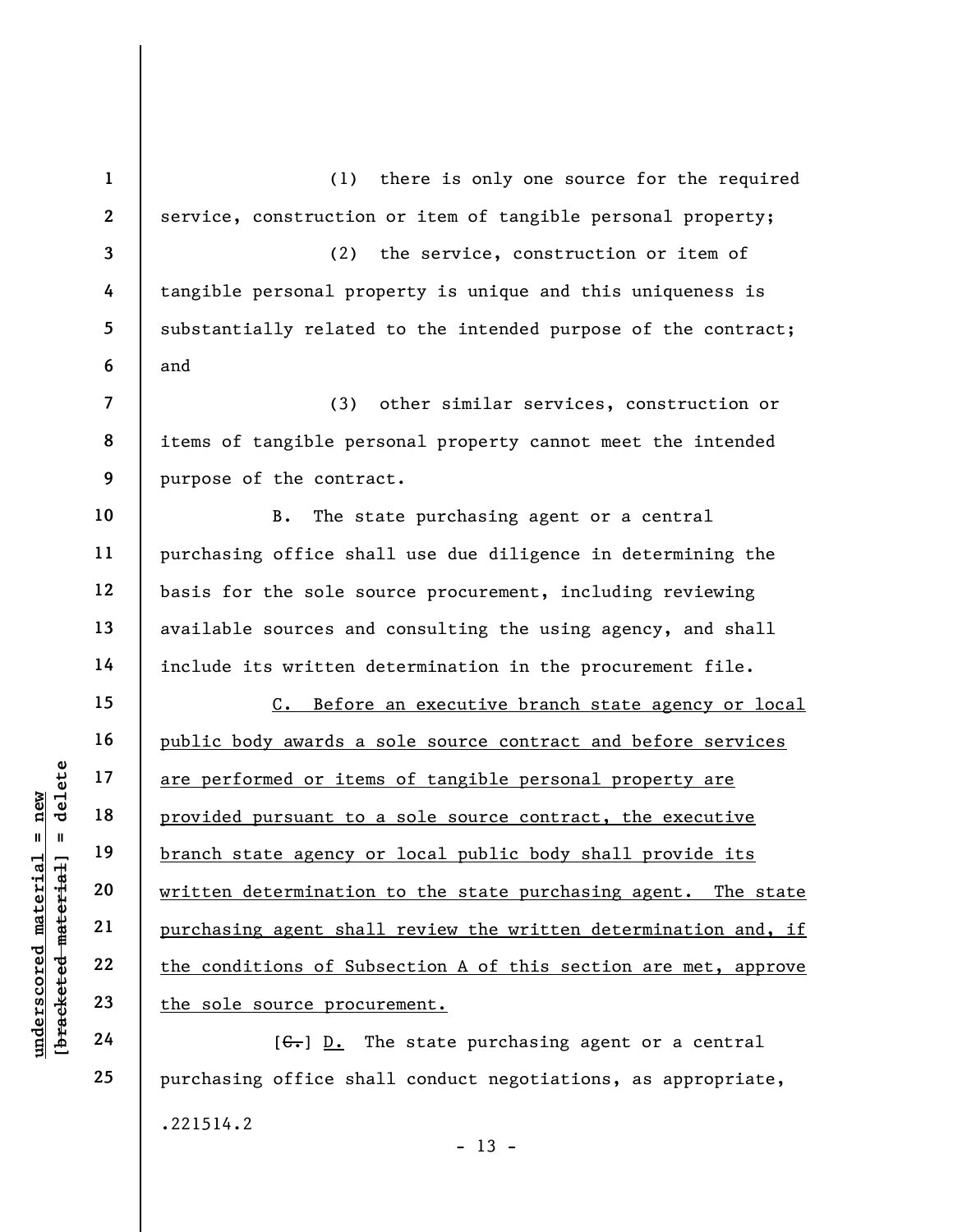underschied material erable material erable material erable material erable material erable material erable material erable material erable material erable material erable material erable material erable material erable ma 1 2 3 4 5 6 7 8 9 10 11 12 13 14 15 16 17 18 19 20 21 22 23 24 25 as to price, delivery and quantity in order to obtain the price most advantageous to the state agency or a local public body.  $[\frac{D-1}{2}]$  E. A contract for the purchase of research consultant services by institutions of higher learning constitutes a sole source procurement.  $[E_r]$   $F.$  The state purchasing agent or a central purchasing office shall not circumvent this section by narrowly drafting specifications so that only one predetermined source would satisfy those specifications. G. The term of a sole source procurement shall not exceed one year." SECTION 9. Section 13-1-127 NMSA 1978 (being Laws 2019, Chapter 153, Section 5) is amended to read: "13-1-127. EMERGENCY PROCUREMENT--REQUIRED CONDITIONS-- LIMITATIONS--NOTICE.-- A. The state purchasing agent or a central purchasing office may only make an emergency procurement when the service, construction or item of tangible personal property procured: (1) is needed immediately to: (a) control a serious threat to public health, welfare, safety or property caused by a flood, fire, epidemic, riot, act of terrorism, equipment failure or similar event; or (b) plan or prepare for the response to .221514.2  $- 14 -$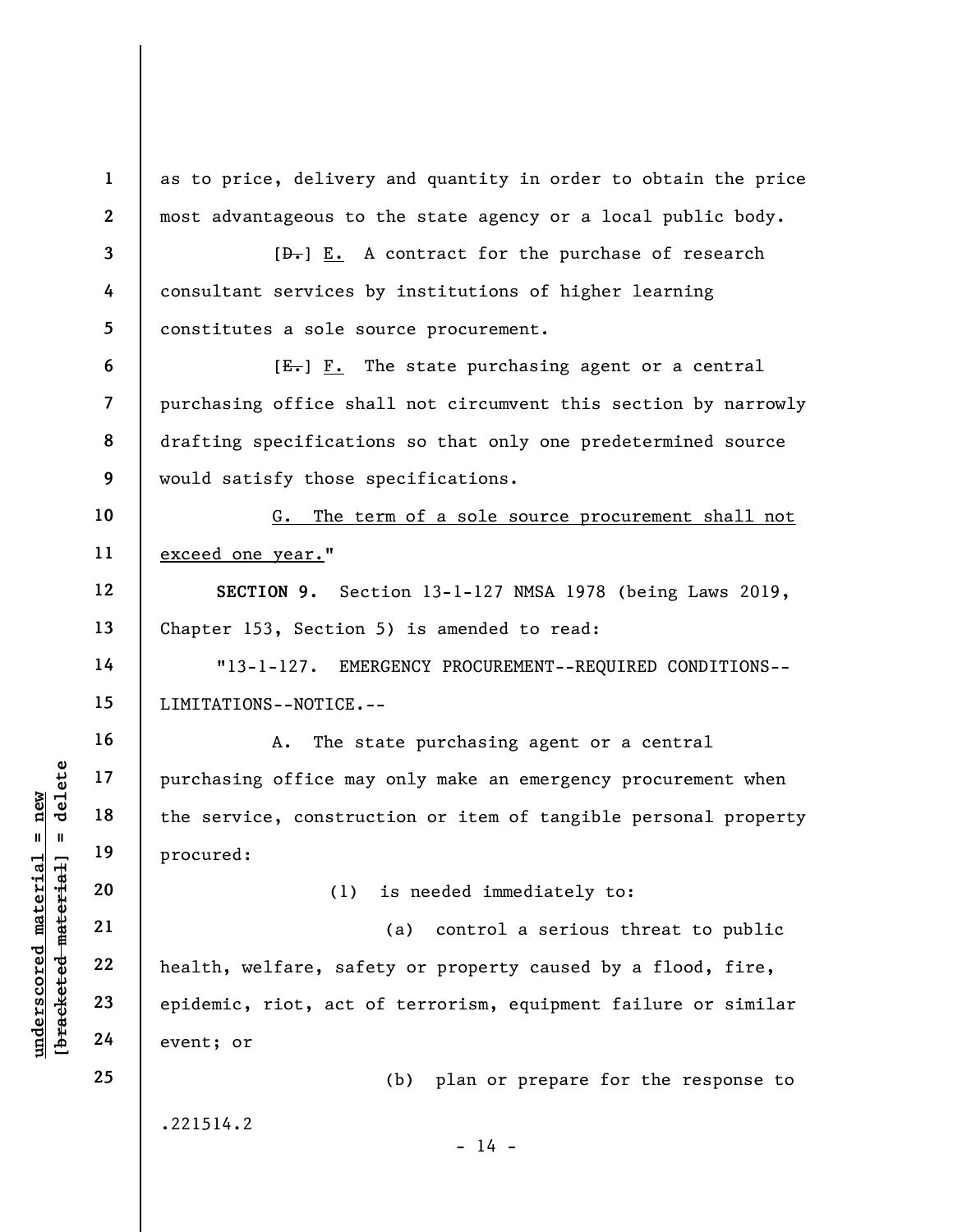underscored material = new [bracketed material] = delete 1 2 3 4 5 6 7 8 9 10 11 12 13 14 15 16 17 18 19 20 21 22 23 24 25 a serious threat to public health, welfare, safety or property caused by a flood, fire, epidemic, riot, act of terrorism, equipment failure or similar event; and (2) cannot be acquired through normal procurement methods. B. The state purchasing agent or a central purchasing office: (1) in making an emergency procurement, shall: (a) employ a competitive process to the extent practicable under the circumstances; and (b) use due diligence in determining the basis for the procurement and in selecting a contractor; and (2) shall not make an emergency procurement for the purchase or lease of heavy road equipment. C. The state purchasing agent or a central purchasing office that makes an emergency procurement shall outline its determination of the basis for the procurement and its selection of the contractor in writing and include the writing in the procurement file. Promptly thereafter: (1) the state purchasing agent shall post notice of the procurement on its website; or (2) the central purchasing office shall post notice of the procurement on its website, if it maintains one, and shall transmit the notice to the state purchasing agent for posting on the state purchasing agent's website. .221514.2  $- 15 -$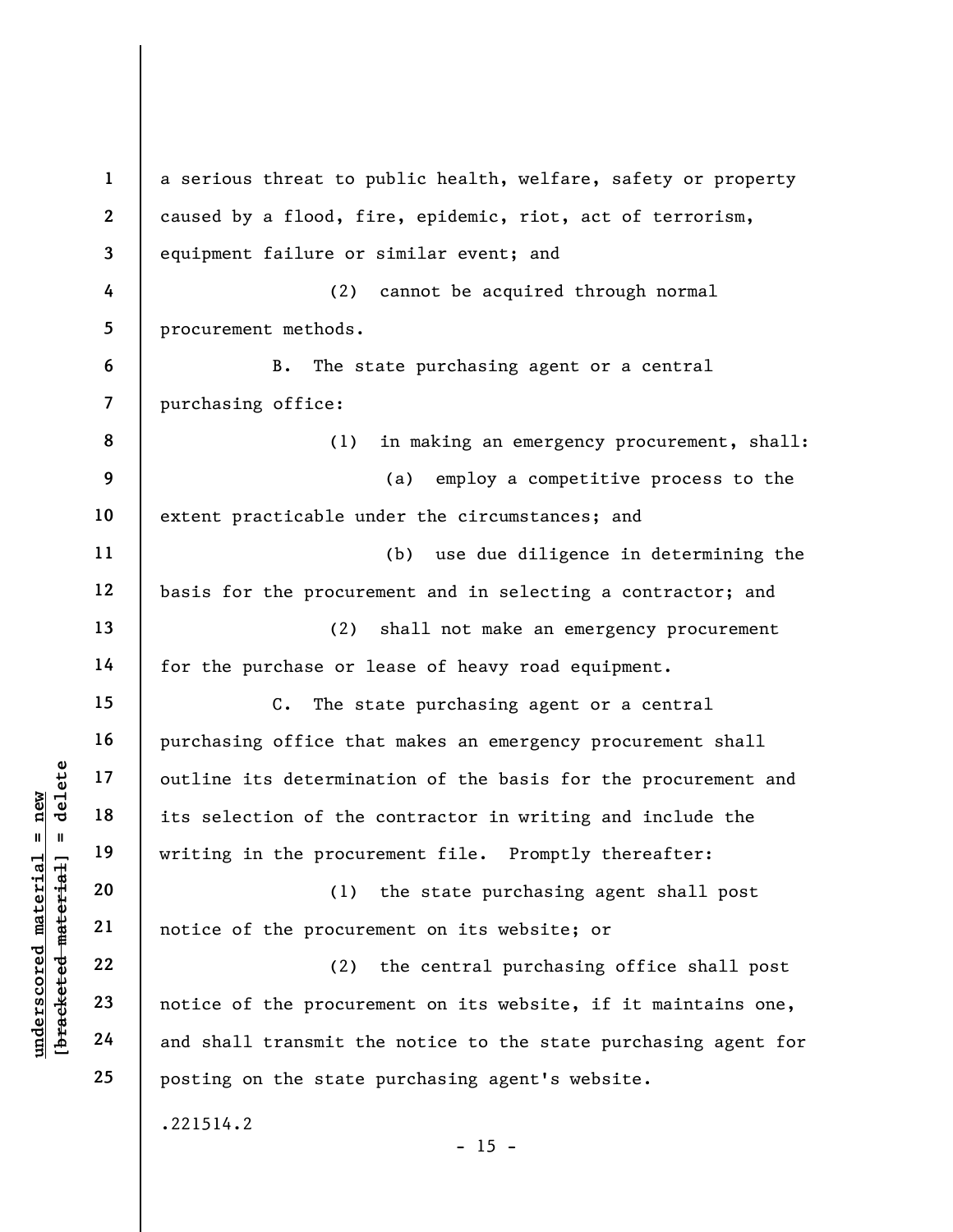1 2 3 4 5 6 7 8 9 10 11 12 D. The state purchasing agent or a central purchasing office that makes an emergency procurement to plan or prepare for the response to a serious threat to public health, welfare, safety or property caused by a flood, fire, epidemic, riot, act of terrorism, equipment failure or similar event shall account for the money spent in making the procurement and report on that accounting to the legislative finance committee and the department of finance and administration within sixty days after the end of the fiscal year in which the procurement was made. E. The term of an emergency procurement shall not exceed one year."

SECTION 10. Section 13-1-129 NMSA 1978 (being Laws 1984, Chapter 65, Section 102, as amended) is amended to read:

"13-1-129. PROCUREMENT UNDER EXISTING CONTRACTS.--

underscored material providing the contractor's current<br>gradient derivant probability of a central purchasing the set of competitive set as follows:<br>and the set of competitive set as follows:<br>and the set of contractor's cu A. Notwithstanding the requirements of Sections 13-1-102 through 13-1-118 NMSA 1978, the state purchasing agent or a central purchasing office may contract for services, construction or items of tangible personal property without the use of competitive sealed bids or competitive sealed proposals as follows:

(1) at a price equal to or less than the contractor's current federal supply contract price (GSA), providing the contractor has indicated in writing a willingness to extend such contractor pricing, terms and conditions to the .221514.2  $- 16 -$ 

13

14

15

16

17

18

19

20

21

22

23

24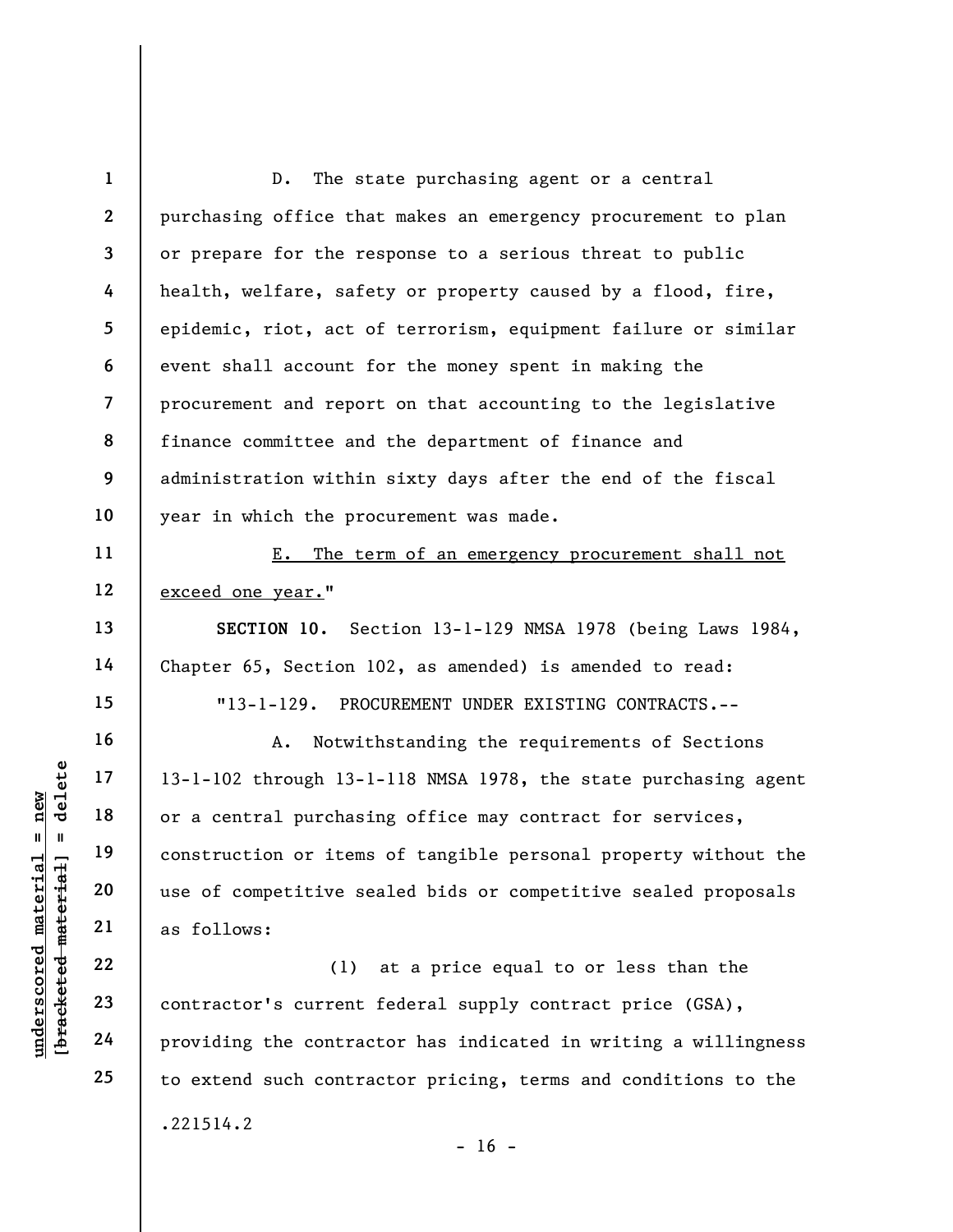|                                             | $\mathbf{1}$            | state agency or local public body and the purchase order           |
|---------------------------------------------|-------------------------|--------------------------------------------------------------------|
|                                             | $\mathbf{2}$            | adequately identifies the contract relied upon; or                 |
|                                             | $\overline{\mathbf{3}}$ | with a business [which] that has a current<br>(2)                  |
|                                             | 4                       | exclusive or nonexclusive price agreement with the state           |
|                                             | 5                       | purchasing agent or a central purchasing office for the item,      |
|                                             | 6                       | services or construction meeting the same standards and            |
|                                             | 7                       | specifications as the items to be procured if the following        |
|                                             | 8                       | conditions are met:                                                |
|                                             | 9                       | the quantity purchased does not<br>(a)                             |
|                                             | 10                      | exceed the quantity [which] that may be purchased under the        |
|                                             | 11                      | applicable price agreement; [and]                                  |
|                                             | 12                      | the purchase order adequately<br>(b)                               |
|                                             | 13                      | identifies the price agreement relied upon;                        |
|                                             | 14                      | (c) for the purchase of services, other                            |
|                                             | 15                      | than professional services, having a value greater than sixty      |
|                                             | 16                      | thousand dollars (\$60,000) or professional services having a      |
| delete                                      | 17                      | value greater than five thousand dollars (\$5,000), an executive   |
| new                                         | 18                      | branch state agency or local public body enters into a separate    |
| Ш<br>Ш                                      | 19                      | contract with the business that defines the scope of the work      |
| underscored material<br>[bracketed material | 20                      | for the business according to the terms of the price agreement;    |
|                                             | 21                      | <u>and</u>                                                         |
|                                             | 22                      | for the purchase of services, other<br>(d)                         |
|                                             | 23                      | than professional services, or items of tangible personal          |
|                                             | 24                      | property having a value between ten thousand dollars (\$10,000)    |
|                                             | 25                      | and sixty thousand dollars $(§60,000)$ , an executive branch state |
|                                             |                         | .221514.2                                                          |
|                                             |                         | $-17 -$                                                            |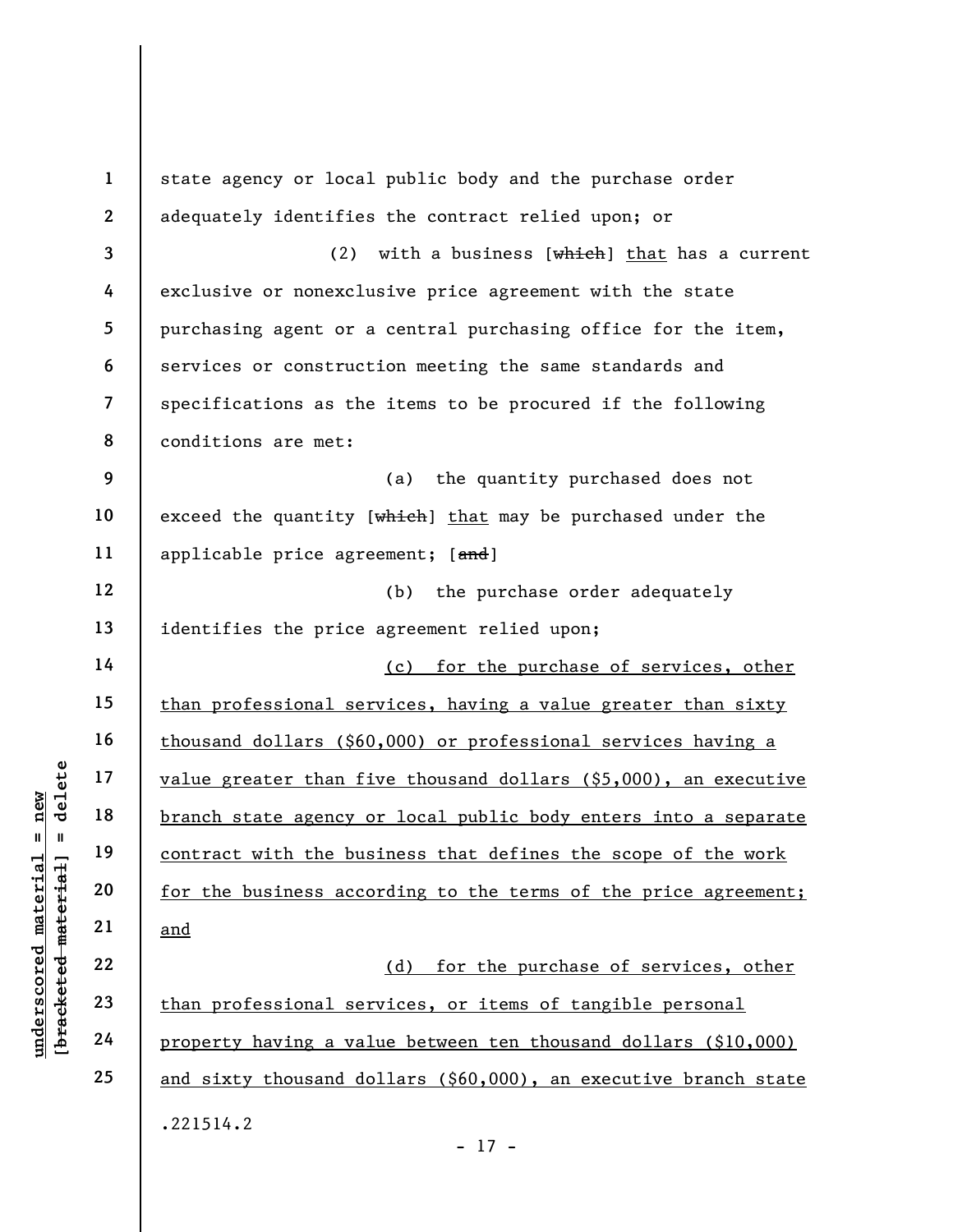1 2 3 4 agency obtains three quotes for the services or items of tangible personal property and documents the quotes in the statewide human resources, accounting and management reporting system.

5 6 7 8 9 10 11 B. The central purchasing office shall retain for public inspection and for the use of auditors a copy of each federal supply contractor state purchasing agent price agreement or exclusive or nonexclusive price agreement with the state purchasing agent or a central purchasing office relied upon to make purchases without seeking competitive bids or proposals."

SECTION 11. Section 13-1-150 NMSA 1978 (being Laws 1984, Chapter 65, Section 123, as amended) is amended to read:

"13-1-150. MULTI-TERM CONTRACTS--SPECIFIED PERIOD.--

understand material services<br>  $\begin{array}{c|c|c} \texttt{u} & \texttt{u} & \texttt{u} & \texttt{u} \\ \hline \texttt{u} & \texttt{u} & \texttt{u} & \texttt{u} \\ \texttt{u} & \texttt{u} & \texttt{u} & \texttt{u} \\ \texttt{u} & \texttt{u} & \texttt{u} & \texttt{u} \\ \texttt{u} & \texttt{u} & \texttt{u} & \texttt{u} \\ \texttt{u} & \texttt{u} & \texttt{u} & \texttt{u} \\ \texttt{u} & \text$ A. A multi-term contract for items of tangible personal property, construction or services except for professional services [in an amount under twenty-five thousand dollars (\$25,000)] may be entered into for any period of time deemed to be in the best interests of the state agency or a local public body not to exceed [four] five years, [provided that] including all extensions and renewals, except that for a contract entered into pursuant to the Public Facility Energy Efficiency and Water Conservation Act, the term shall not exceed twenty-five years, including all extensions and renewals. The term of the contract and conditions of renewal .221514.2

12

13

14

15

16

17

18

19

20

21

22

23

24

25

- 18 -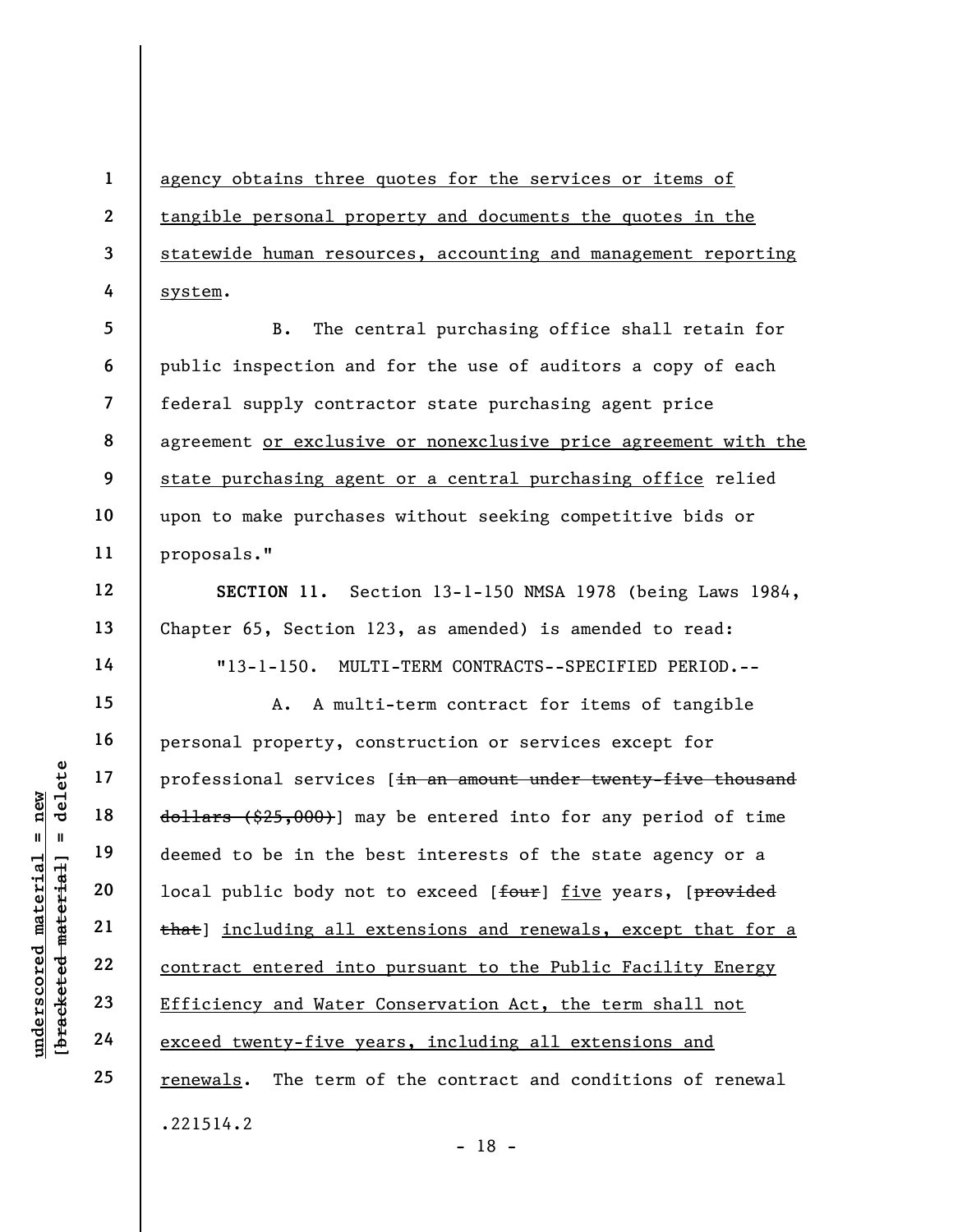1 2 3 4 5 6 7 8 9 10 11 12 or extension, if any, [are] shall be included in the specifications, and funds  $[**are**]$  shall be available for the first fiscal period at the time of contracting. [If the amount of the contract is twenty-five thousand dollars (\$25,000) or more, the term shall not exceed ten years, including all extensions and renewals, except that for a contract entered into pursuant to the Public Facility Energy Efficiency and Water Conservation Act, the term shall not exceed twenty-five years, including all extensions and renewals.] Payment and performance obligations for succeeding fiscal periods shall be subject to the availability and appropriation of funds therefor.

B. A contract for professional services may not exceed four years, including all extensions and renewals, except for the following:

(1) services required to support or operate federally certified medicaid, financial assistance and child support enforcement management information or payment systems;

(2) services to design, develop or implement the taxation and revenue information management systems project authorized by Laws 1997, Chapter 125;

underscored material = new [bracketed material] = delete (3) a multi-term contract for the services of trustees, escrow agents, registrars, paying agents, letter of credit issuers and other forms of credit enhancement and other similar services, excluding bond attorneys, underwriters and .221514.2

13

14

15

16

17

18

19

20

21

22

23

24

25

 $- 19 -$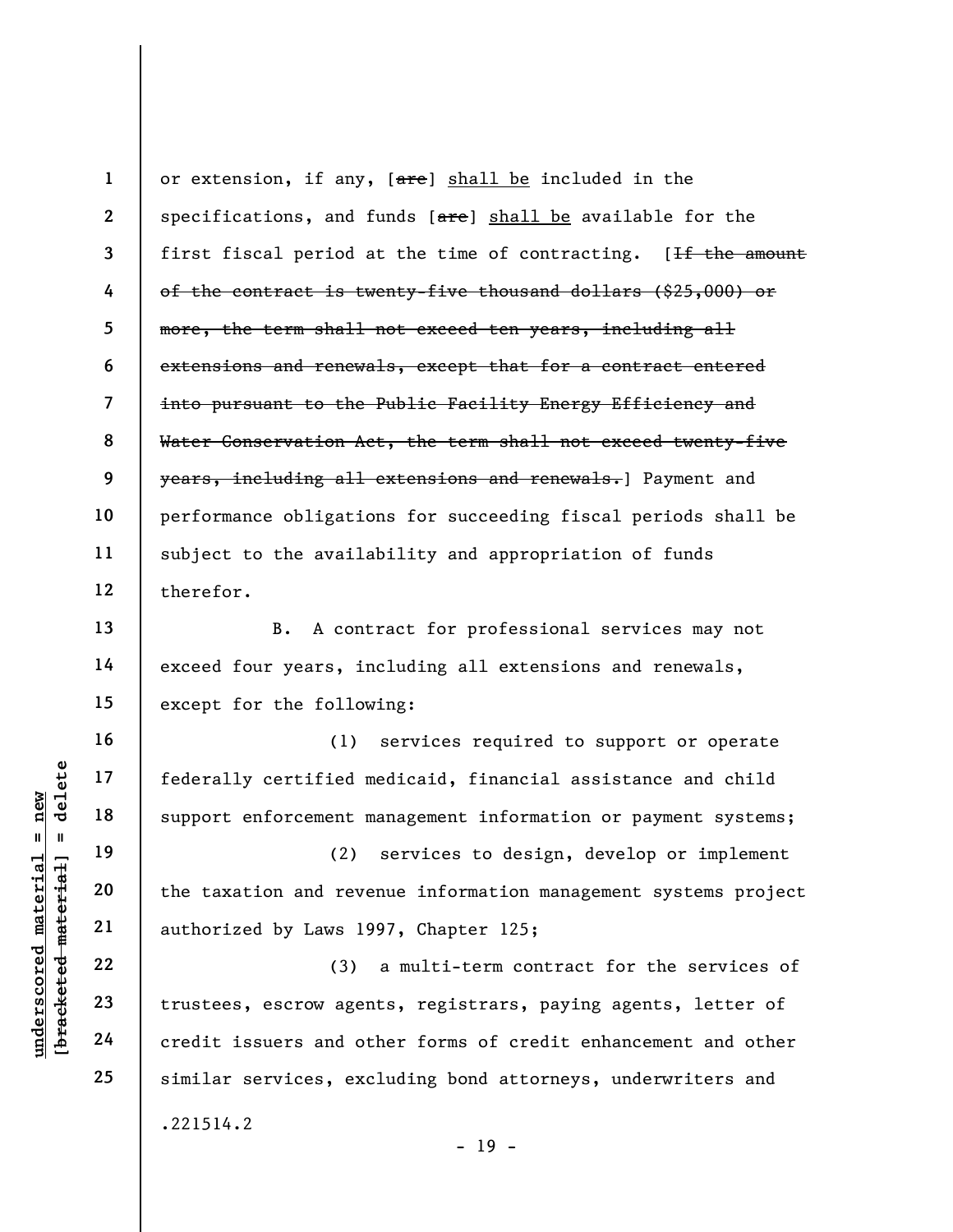underscored material = new [bracketed material] = delete 1 2 3 4 5 6 7 8 9 10 11 12 13 14 15 16 17 18 19 20 21 22 23 24 25 financial advisors with regard to the issuance, sale and delivery of public securities, may be for the life of the securities or as long as the securities remain outstanding; (4) services relating to the implementation, operation and administration of the Education Trust Act; (5) services relating to measurement and verification of conservation-related cost savings and utility cost savings pursuant to the Public Facility Energy Efficiency and Water Conservation Act; and (6) services relating to the design and engineering of a state public works project: (a) for a period not to exceed the requisite time for project completion and a subsequent warranty period; and (b) upon approval of the secretary of finance and administration. C. A price or cost increase included as part of an extension or renewal of a multi-term contract shall not exceed the price of the original contract, as cumulatively adjusted pursuant to any previous price or cost adjustment, multiplied by a fraction, the numerator of which is the most recent monthly consumer price index available at the time of the extension or renewal and the denominator of which is the consumer price index for the same month in the preceding calendar year. For the purposes of this subsection, "consumer .221514.2

 $- 20 -$